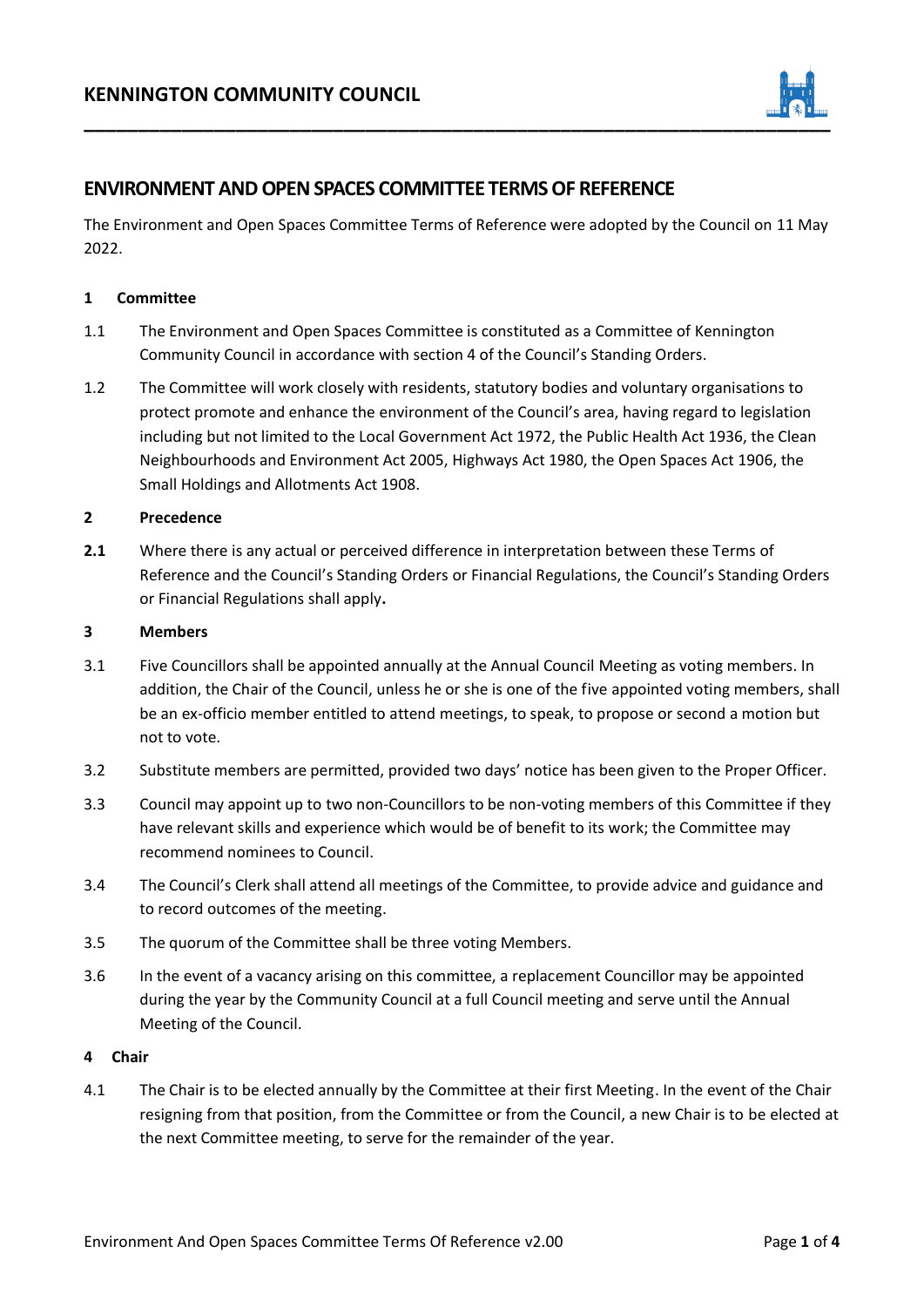# **KENNINGTON COMMUNITY COUNCIL**



- 4.2 The Vice Chair (if there is one) is to be elected annually by the Committee at their first Meeting. In the event of the Vice Chair resigning from that position, from the Committee or from the Council, a new Vice Chair is to be elected at the next Committee meeting, to serve for the remainder of the year.
- 4.3 The Chair of the Committee, if present, shall preside at a meeting. If the Chair is absent from a meeting, the Vice Chair of the Committee (if there is one) if present shall preside

## **5 Voting**

5.1 Only Councillors referred to in paragraph 3 may vote at a meeting. In the case of an equal vote the Chair of the Council shall have a second or casting vote. Non-voting members may participate in discussions but may not vote.

## **6 Interests**

- 6.1 A councillor with voting rights who has a disclosable pecuniary interest or another interest as set out in the Council's code of conduct in a matter being considered at a meeting is subject to statutory limitations or restrictions under the code on his/her right to participate and vote on that matter.
- 6.2 Non-voting members should declare any relevant interest and withdraw during any discussion in which they have a conflict of interest.

#### **7 Meetings**

7.1 The Committee will meet as the workload requires, but in any case, at least twice each year with a minimum of 5 working days' notice given.

## **8 Terms Of Reference**

8.1 To review the Terms of Reference of the Committee at least once during the year and make recommendations to Council for its approval at the Annual Council Meeting of Council or when necessary.

## **9 Minutes**

9.1 All Minutes shall be open for inspection by any Councillors, except where this would breach the rights of individuals who may be identified in the minutes.

## **10 Responsibilities**

To consider all matters under the following headings and other rights and responsibilities of Community Councils generally regarding environmental and open space matters and to make recommendations to the Council for its approval

#### 10.1 Allotments

- (i) Establish levels of demand for allotments
- (ii) Work with existing allotments tenants and Ashford Allotment Society to promote their use and seek to secure improvements where required
- (iii) Determine whether additional provision is required, and, if so, identify how this can be met
- (iv) To set up an Allotments Subcommittee to provide an advisory forum for engagement and discussion between the Community Council and its allotment tenants at Burton Farm and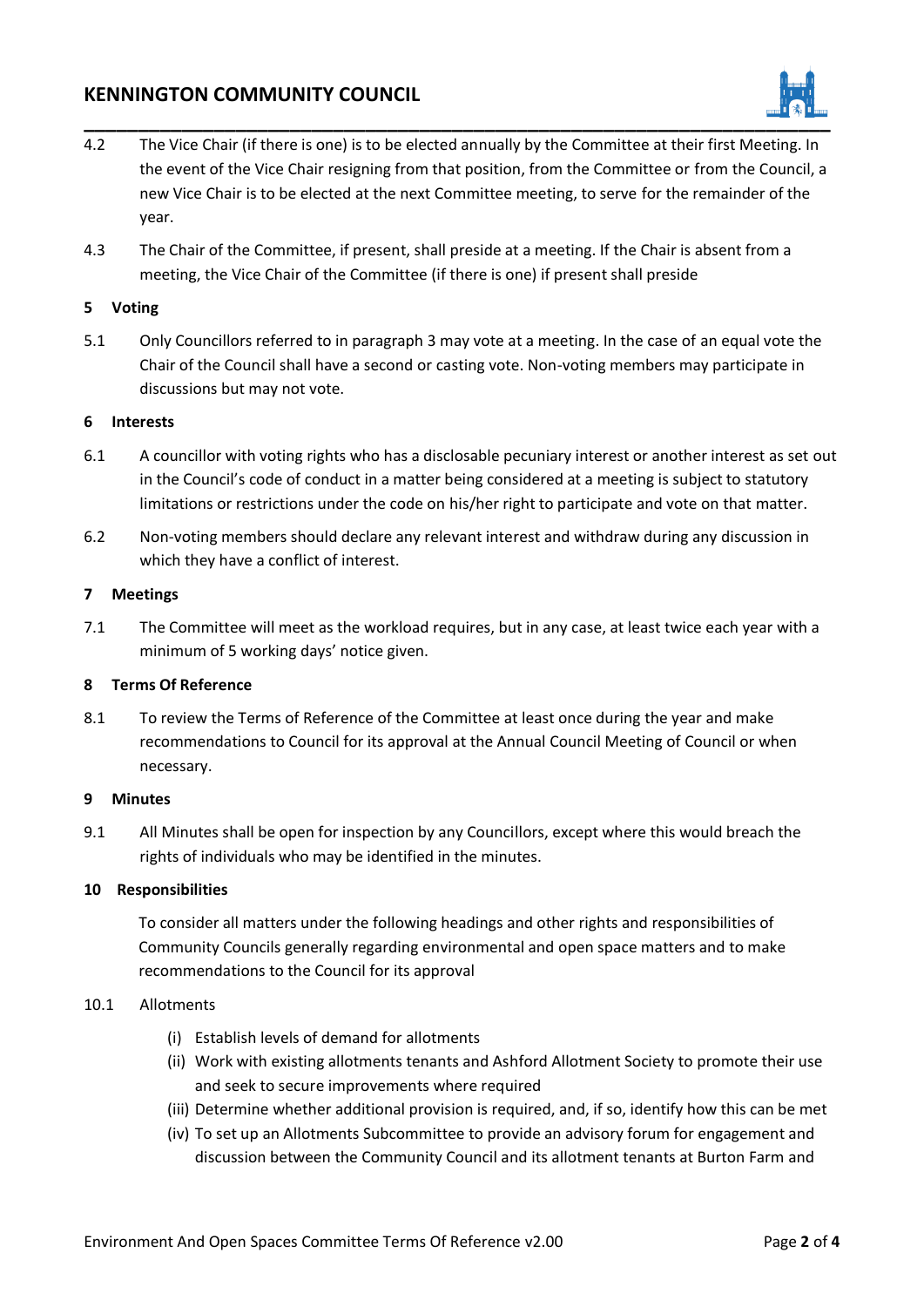## **KENNINGTON COMMUNITY COUNCIL**



Bybrook Allotments, and to make recommendations to this Committee on any matters relating to the management, maintenance, and tenancy of the allotments in Kennington.

- 10.2 To obtain estimates for the costs of any proposed scheme in accordance with the Council's procurement policies, and seek assurance from the Finance and General Purposes Committee that proposed expenditure is within budget.
- 10.3 Public Rights of Way
	- (i) Promote the use of footpaths, bridleways, cycle paths and other public rights of way
	- (ii) Promote development of walking and cycling routes and connections to neighbouring areas
	- (iii) Report defects and obstructions to Kent County Council and other organisations where appropriate
	- (iv) Seek to secure funding to effect repairs, enhance existing, or create new public rights of way where this is not available from statutory bodies
- 10.4 Parks and open spaces
	- (i) Promote the use of parks and open spaces for recreation, physical activity, and for amenity value
	- (ii) Protect and enhance areas of informal green space
	- (iii) Seek to secure funding to enhance existing parks, open spaces, and informal green space, or to facilitate community use of the same, where this is not available from statutory bodies
- 10.5 Sports and Recreational Facilities
	- (i) Provide and promote the use of sports facilities or contribute towards the expenses of any voluntary organisation or local authority that provides sports facilities in the Council's area
- 10.6 War Memorials
	- (i) Maintain, repair and protect war memorials in the Council's area
- 10.7 Village and Town Greens
	- (i) Work with residents in the defined boundaries of village and town greens to support their use for lawful sports and pastimes
	- (ii) Facilitate improvements or enhancements put forward by residents in the defined boundaries, where the relevant legislation permits
- 10.8 Local Nature Reserves
	- (i) Work with statutory and voluntary organisations to support ecological development of Local Nature Reserves and to encourage public engagement
- 10.9 Tree, hedge and wildflower planting
	- (i) Work with residents, statutory and voluntary organisations to identify opportunities for planting trees, hedges and wildflower areas, for ecological or amenity value
	- (ii) Promote opportunities for community engagement in planting and managing community trees, hedges and wildflower areas
- 10.10 Wastewater Treatment Works